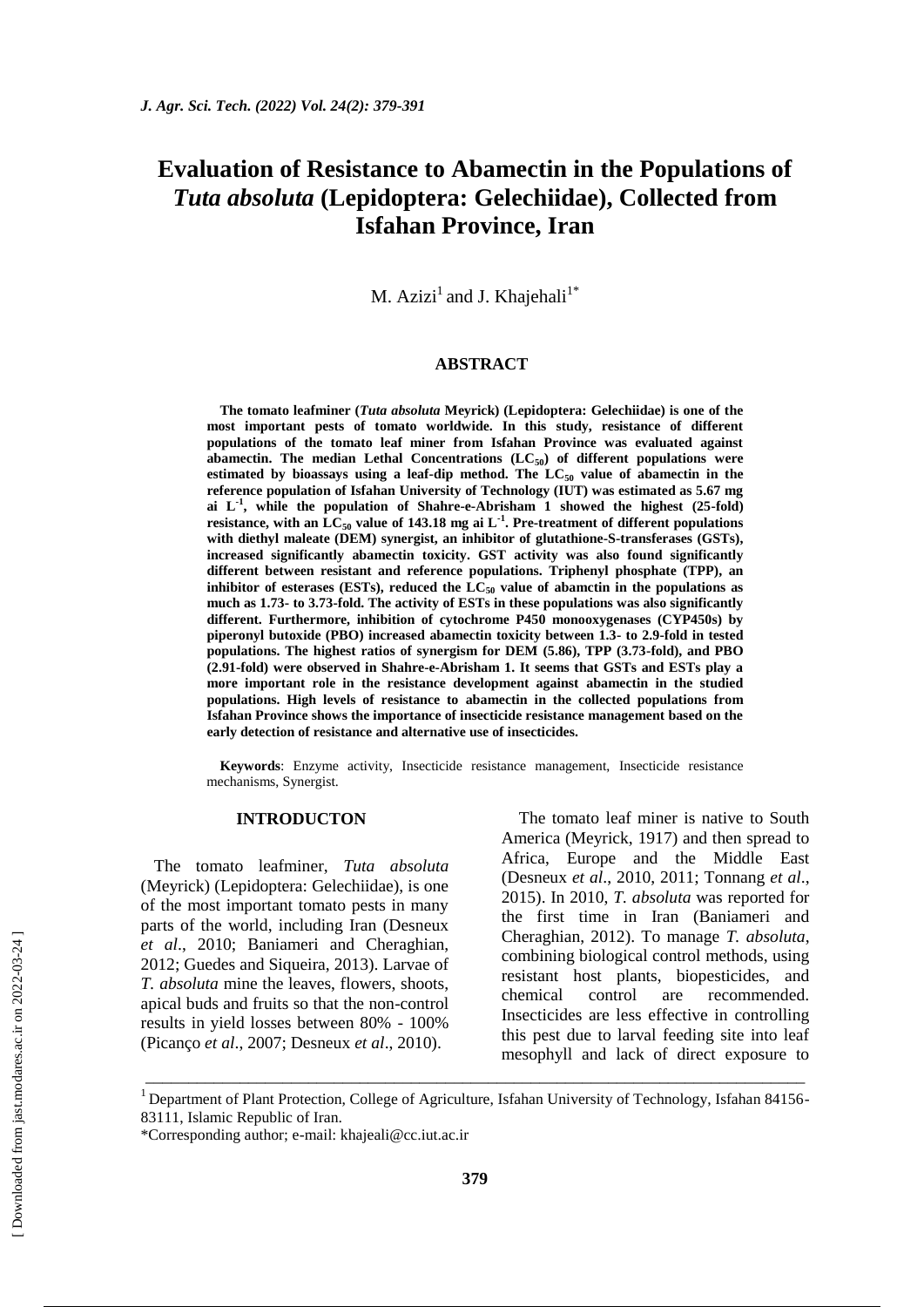insecticides (Aynalem, 2018; Biondi *et al*., 2018). Also, widespread use of pesticides has led to the development of resistance to pesticides such as organophosphates, carbamates, pyrethroids, diamides, spinosyns, abamectin, and indixacarb (Siqueira *et al*., 2000, 2001; Lietti *et al*., 2005; Reyes *et al*., 2012; Konuş, 2014; Campos *et al*., 2015; Silva *et al*., 2016a, b; Haddi *et al*., 2017; Roditakis *et al*., 2015, 2017a, b, 2018; Zibaee *et al*., 2018; Guedes *et al*., 2019).

Abamectin belongs to the avermectin subfamily of macrocyclic lactone compounds and is the result of fermentation of the soil bacterium *Streptomyces avermitilis* (Dybas, 1989; Lasota and Dybas, 1991). Abamectin is an acaricide-insecticide that has exhibited high potencies for a broad spectrum of invertebrate pests (Putter *et al*., 1981). The mode of action of abamectin is acting on γ-Aminobutyric Acid (GABA) receptors and Glutamate-gated Chloride channels (GluCls) (Casida and Durkin, 2013).

Resistance to abamectin has been reported in some arthropod pests such as *Plutella xylostella* (Santos *et al*., 2011), *Frankliniella occidentalis* (Chen *et al*., 2011), *Spodoptera litura* (Saleem *et al*., 2016), *S. exigua* (Che *et al*., 2015), *Helicoverpa armigera* (Qayyum *et al*., 2015), *Liriomyza trifolii* (Ferguson, 2004), *L. sativae* (Wei *et al*., 2015)*, Bemisia tabaci* (Wang and Wu, 2007), *Tetranychus cinnabarinus* (Lin *et al*., 2009), and *T. urticae* (Çağatay *et al*., 2018). Despite several studies on abamectin resistance in *T. absoluta* using bioassays, mechanism of resistance has not been fully characterized (Siqueira *et al*., 2000, 2001; Lietti *et al*., 2005; Silva *et al*., 2011, 2016a; Konuş, 2014; Guedes *et al*., 2019). One of the main mechanisms of abamectin resistance in *T. absoluta* is the increasing insecticide metabolism by means of some enzymatic systems such as CYP450s, ESTs and GSTs (Konuş, 2014). Due to the interference of these enzyme systems in resistance to abamectin, the trait in tomato leaf miner populations may be oligo or

polygenic (Siqueira *et al*., 2001). Altered target site sensitivity is also a major abamectin resistance mechanism reported in *P. xylostella* and *T. urticae* (Dermauw *et al*., 2012; Wang *et al*., 2017).

Although abamectin is not one of the registered insecticides to control tomato leaf miner, it has been used to control other greenhouse pests in Iran (Nourbakhsh, 2019).

In this study, we collected nine *T. absoluta* populations from Isfahan Province and aimed to determine their resistance levels to abamectin. Additionally, we aimed to perform synergism and biochemical assays to investigate metabolic mechanisms of resistance to abamectin in this pest.

# **MATERIALS AND METHODS**

#### **Insect Populations**

Nine different populations of tomato leaf miner from greenhouse tomato crops in Isfahan Province were collected in 2017- 2018. These collection sites were Shahre-e-Abrisham (two populations)**,** Falavarjan**,**  Ruran, Hasseh, IUT, Karchegan**,** Kondelan and Mourche Khort (Table 1). Larvae of different developmental stages were obtained from various parts of plants, including leaves, stems and fruits. They were transferred to the laboratory and kept until the emergence of the adults. Then, adults were released in cages (50×50×80 cm) containing tomato plants and colony of

**Table 1.** The geographical location of the sampling sites of *T. absoluta* populations in Isfahan Province.

| Region            | Location              |  |  |  |  |
|-------------------|-----------------------|--|--|--|--|
| Shahre-e-Abrisham | 32°33'18"N 51°34'23"E |  |  |  |  |
| Falavarjan        | 32°33'19"N 51°30'35"E |  |  |  |  |
| Karchegan         | 32°24'37"N 51°08'09"E |  |  |  |  |
| Ruran             | 32°28'32"N 51°53'38"E |  |  |  |  |
| Hasseh            | 32°42'24"N 51°45'20"E |  |  |  |  |
| Mourche Khort     | 33°05'24"N 51°28'44"E |  |  |  |  |
| Kondelan          | 32°24'00"N 52°01'00"E |  |  |  |  |
| <b>IUT</b>        | 32°42'01"N 51°31'16"E |  |  |  |  |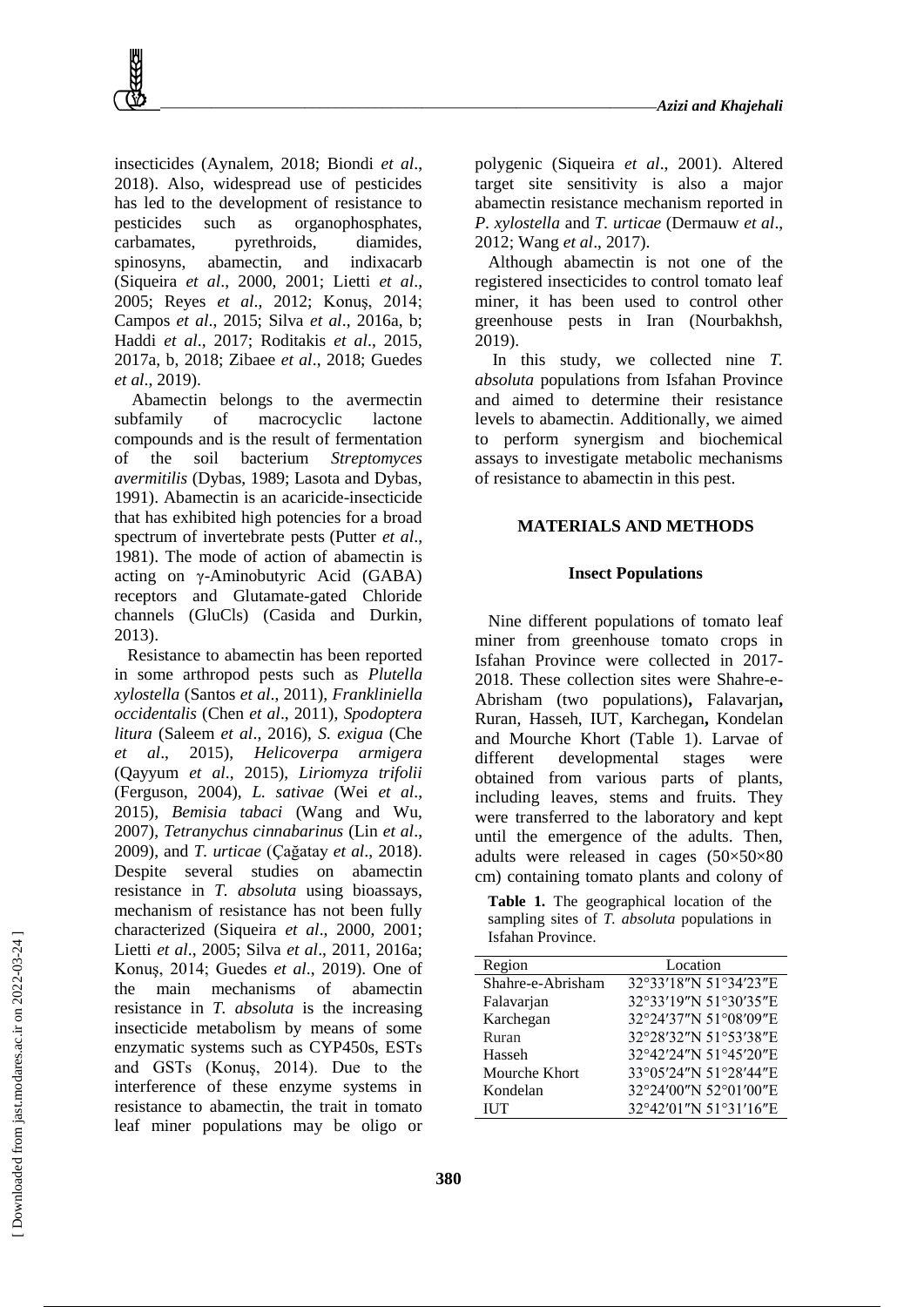each population was kept in the greenhouse conditions at  $25\pm2\degree$ C,  $65\pm5\%$  RH, and a photoperiod of approximately 16:8 (L: D) hour without any exposure to insecticides (Yalcin *et al*., 2015). Also, adults were fed with 10% sucrose solution. Second instar larvae were used in the bioassays. Developmentally synchronous larvae of tomato leaf miner were selected by isolating about 40 adult moths from each colony and transferring them to transparent plastic containers  $(25 \text{ cm high} \times 15 \text{ cm diameter})$ containing the tomato leaves. To keep the leaves fresh, a piece of moistened cotton pad was placed in the base of leaf petioles (Niedmann and Meza-Basso, 2006). Adults were allowed to oviposit on insect-free tomato leaves for 24–48 hours. These leaves were incubated until emergence of the second instar larvae, which was determined by the width of head capsule and body size (Yalcin *et al*., 2015).

# **Abamectin Bioassays**

A leaf-dip bioassay method was used to evaluate resistance to abamectin (Vertimec<sup>®</sup> 1.8% EC, Syngenta, Switzerland) (Reyes *et al*., 2012). There were three replicates in each concentration and 4 to 5 insecticide concentrations with mortality between 10- 90% (Halliday and Burnham, 1990). Tomato leaves were individually dipped in fresh solutions of the insecticide for 10 s, so that the entire surface was equally covered. Distilled water was used for the control. The leaves were air dried for 1 hour. Also, a piece of moistened cotton pad was put near leaf petioles to prevent leaf wilting (Niedmann and Meza-Basso, 2006). After the surface of the leaves became completely dry, insecticide-treated tomato leaves were placed in plastic boxes (9×6×6 cm) that had a hole covered  $(3\times3$  cm) with organdy cloth in the cap. Each treatment was replicated 5 times and in each replicate 10 second-instar larvae of tomato leaf miner were used and maintained in the same conditions as for rearing. Larval mortality was assessed 48h after treatment with abamectin.

# **Synergism Bioassays**

After determining the resistance levels, synergism assays were performed to detect the involvement of detoxifying enzymes in resistance to abamectin. DEM, TPP and PBO synergists, inhibitors of GSTs, ESTs and CYP450s, respectively, were used for synergism assays. Each synergist was dissolved in acetone and then diluted in distilled water to the desired concentrations and used at the highest sublethal dose with less than 10% mortality, based on the preliminary tests. Final concentrations were 200 ppm for PBO and DEM and 1,000 ppm for TPP. The synergism assays were performed similar to toxicity bioassays. However, the larvae first exposed to leaves had been treated with each synergist for 4 h and then transferred to leaves treated with different concentrations of the insecticide. After 48 hours, the larval mortality rate was monitored and recorded.

# **Biochemical Assays**

To determine the activities of GSTs, ESTs, and CYP450s, the second instar larvae were used. The Bradford method was used for the samples protein quantification with Bovine Serum Albumin (BSA) as standard (Bradford, 1976).

#### **GST Activity**

To measure the activity of GSTs, three larvae were homogenized on ice in 500 µL sodium phosphate buffer (0.2 M, pH 7) and then centrifuged at  $12,000 \times g$  for 15 minutes at 4°C. The supernatant was used as the enzyme source. The GST activity was determined according to Habig *et al*. (1974). 1-Chloro-2, 4-Dinitrobenzene (CDNB) was used as a substrate in the presence of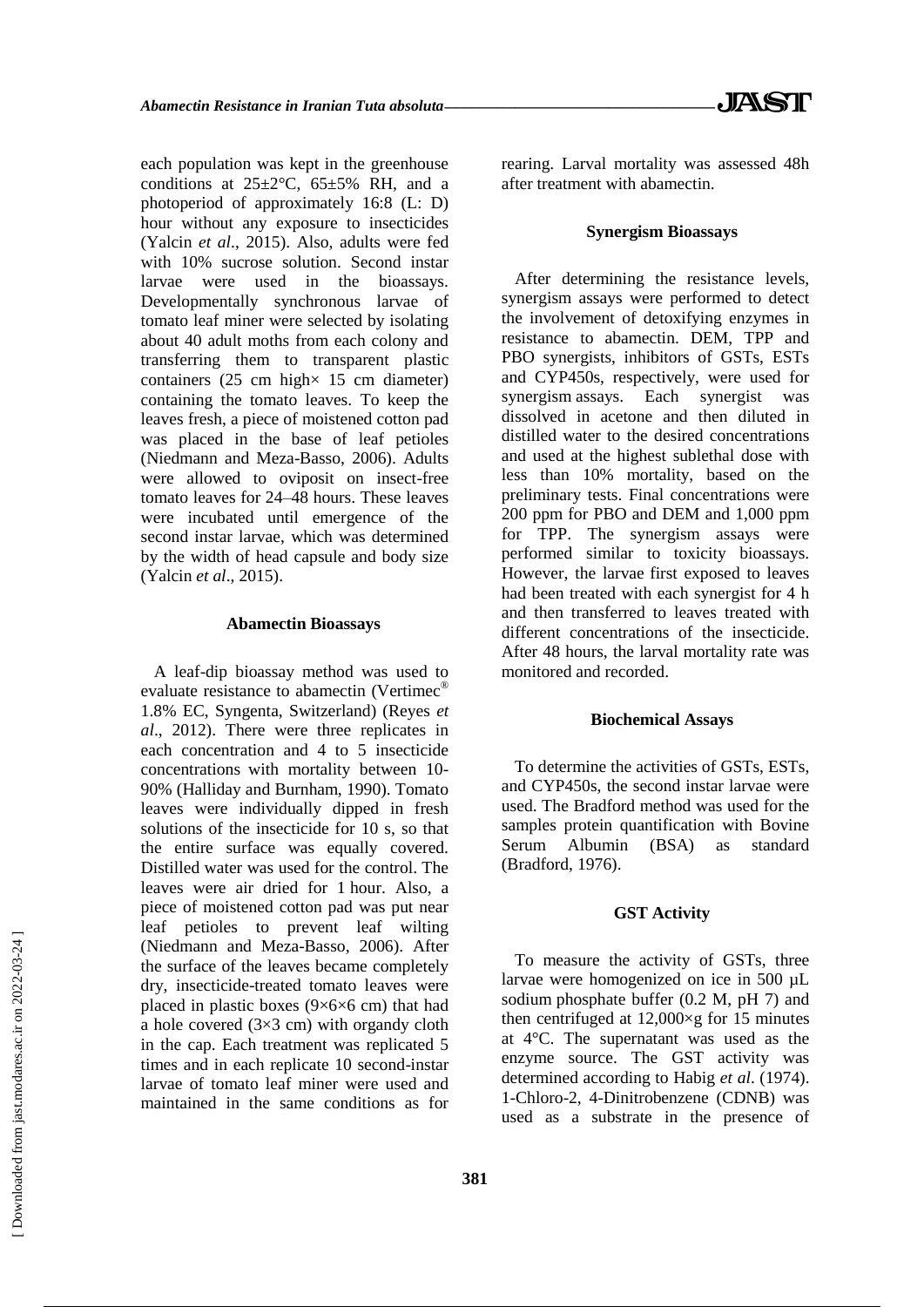reduced Glutathione (GSH). The total reaction volume was 430 µL, consisting of 200 µL CDNB, 200 µL GSH, 30 µL supernatant and absorbance was read at 340 nm every 30 s for 5 min by spectrophotometer (UNICO, Dayton, USA). GST activity was calculated using the extinction coefficient of 9.6 mM  $cm^{-1}$  and the results were given as nmol of CDNB conjugated mg protein<sup>-1</sup> min<sup>-1</sup>.

# **EST Activity**

Three larvae were homogenized on ice in 500 µL sodium phosphate buffer 0.1 M (pH 7.5) containing 0.1% (w/v) Triton X-100. Homogenized solution was centrifuged at  $10,000\times g$  for 15 minutes at 4 °C. The supernatant was separated and used to measure the activity of ESTs based on the Grant *et al*. (1989) with slight modifications. Substrate solution included 15 mg of Fast Blue RR salt solved in 25 mL of 0.2 M sodium phosphate buffer (pH 6.0) and 250 μL of 100 mM<sup>-1</sup> α-Naphthyl Acetate (α-NA) in acetone. Final reaction volume was 500 µL consisted of 50 µL of 0.2 M sodium phosphate buffer, pH 6.0, 400 µL of substrate solution and 50  $\mu$ L enzymatic extract. Change in absorbance was measured continuously at 450 nm every 30 seconds for 5 minutes by spectrophotometer (UNICO, Dayton, USA). EST activity was expressed as nmol  $\alpha$ -naphthol mg protein<sup>-1</sup> min<sup>-1</sup>.

## **CYP450 Activity**

To determine CYP450 activities, three larvae were homogenized on ice in 500 µL of potassium phosphate buffer (0.1 M, pH 7) and centrifuged at  $10,000 \times g$  for 20 minutes at 4°C. The supernatant was used as the enzyme source. CYP450 activity was assayed based on the method of Brogdon *et al.* (1997) and using 3, 3', 5, 5'- Tetramethylbenzidine (TMBZ) as substrate. Reactions were carried out by mixing 400 µL TMBZ, 50 µL hydrogen peroxide 3%,

160 µL potassium phosphate buffer (0.625M, pH 7.2) and 40 µL enzymatic extract. The mixture was incubated in the dark at room temperature for 2 h. Finally, an endpoint absorbance reading was performed at 450 nm by spectrophotometer (UNICO, Dayton, USA) and the activity was reported as unit mg protein $^{-1}$ .

# **Data Analysis**

The  $LC_{50}$  and  $LC_{95}$  values and their 95% Fiducial Limits (FL) were calculated using the Polo-Plus 2.0 program (Software, 2002). The Resistance Ratios (RR) were calculated using  $LC_{50}$  values of the resistant populations to  $LC_{50}$  of the reference population. Synergism Ratios (SR) were estimated by dividing the  $LC_{50}$  values of abamectin alone to  $LC_{50}$  values of abamectin+synergists (Robertson *et al*., 2017). Tukey's test (HSD) P< 0.05 was used to compare means by SAS program (SAS Institute, 2015).

#### **RESULTS**

#### **Abamectin Resistance Levels**

The susceptibility of nine populations of tomato leaf miner collected from Isfahan Province was evaluated against abamectin and the results of bioassay are presented in Table 2. The lowest  $LC_{50}$  value was observed in the population of IUT and its value was 5.67 mg ai  $L^{-1}$  (considered as the reference population).  $LC_{50}$  values in other populations were estimated between 10.92- 143.18 mg ai  $L^{-1}$ , in which the population of the Shahre-e-Abrisham 1 with  $LC_{50}$  value of 143.18 mg ai  $L^{-1}$  and the resistance ratio of 25.25-fold was recognized as the most resistant population. After that, Falavarjan, Karchegan and Ruran populations were 20.11, 19.63 and 16.66-times more resistant to abamectin than the reference population of IUT, respectively.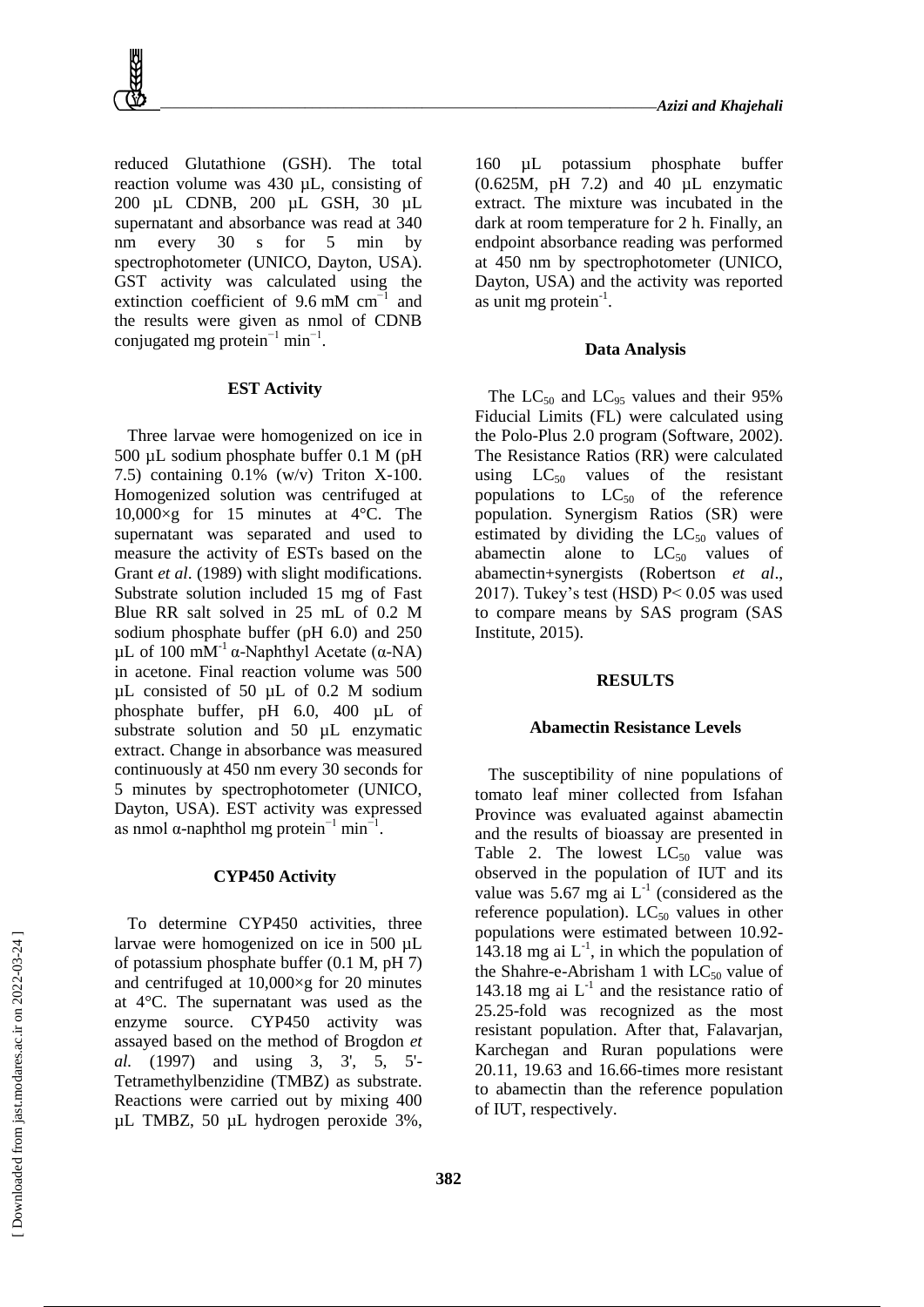| $\mathrm{N}^a$ | $LC_{50}^{\ b}$ | FL 95% $^c$  | RR (FL 95%) <sup>d</sup> | $LC_{95}$ | Slope $(\pm SE)^e$ | $\chi$ 2 (df) <sup><math>\prime</math></sup> |
|----------------|-----------------|--------------|--------------------------|-----------|--------------------|----------------------------------------------|
| 250            | 5.67            | 3.91-7.42    |                          | 55.64     | $1.65 \pm 0.3$     | 0.22(3)                                      |
| 260            | 10.92           | 8.65-13.40   | $1.92(1.33 - 2.78)$      | 62.65     | $2.16 \pm 0.31$    | 0.15(3)                                      |
| 250            | 13.77           | 10.47-17.34  | $2.42(1.65-3.57)$        | 104.22    | $1.87 \pm 0.3$     | 1.77(3)                                      |
| 260            | 24.27           | 18.84-29.85  | $4.28(2.94-6.22)$        | 140.95    | $2.15 \pm 0.31$    | 0.73(3)                                      |
| 275            | 25.52           | 20.66-30.79  | $4.50(3.14-6.45)$        | 141.89    | $2.20 \pm 0.25$    | 2.78(4)                                      |
| 250            | 94.50           | 65.20-123.72 | $16.66(10.89-25.50)$     | 927.44    | $1.65 \pm 0.3$     | 0.22(3)                                      |
| 250            | 111.32          | 89.38-135.18 | 19.63 (13.67-28.19)      | 600.49    | $2.24 \pm 0.33$    | 1.78(3)                                      |
| 250            | 114.04          | 92.71-137.16 | 20.11 (14.07-28.73)      | 481.49    | $2.63 \pm 0.63$    | 1.91(3)                                      |
| 270            | 143.18          | 78.59-266.29 | 25.25 (17.46-36.52)      | 1087.23   | $1.86 \pm 0.27$    | 2.08(3)                                      |
|                |                 |              |                          |           |                    |                                              |

**Table 2.** Log-dose probit-mortality data for the insecticide abamectin against second instar larvae of different *T. absoluta* populations.

<sup>*a*</sup> Total number of insects bioassayed; <sup>*b*</sup> Milligrams of active ingredient per liter water (mg ai L<sup>-1</sup>); <sup>*c*</sup> 95% Fiducial Limits; <sup>*d*</sup> RR (Resistance Ratio)= LC<sub>50</sub> of resistant populations/LC<sub>50</sub> of reference population; <sup>*e*</sup> Standard Error, <sup>*f*</sup> Chi-square and degree of freedom.

Significant variations were observed in the slopes of the regression lines, which ranged from 1.65 to 2.63. Due to this significant variation, the order of resistance of the populations based on the  $LC_{50}$  values was different from that based on the  $LC_{95}$  values.

# **Synergism Bioassays**

In order to determine the role of enzymatic detoxification in the abamectin resistance, synergists DEM, TPP, and PBO were used and the results are summarized in Table 3. In the bioassays using DEM, the population of Shahre-e-Abrisham 1 showed the highest synergistic ratio and  $LC_{50}$  decreased from 143.18 to 24.42 mg ai  $L^{-1}$  (SR= 5.86). After that, the synergistic ratio in the populations of Karchegan, Kondelan, IUT and Falavarjan populations was 3.71, 3.18, 2.74 and 2.66-folds, respectively. EST inhibitor TPP decreased the resistance levels of abamectin 3.73, 3.43, 2.77 and 2.65-fold in Shahre-e-Abrisham 1, Ruran, Kondelan and Hasseh populations, respectively. PBO also affected abamectin sensitivity with synergistic ratios of 2.91 and 2.31-fold in Shahre-e-Abrisham 1 and Ruran populations, respectively. The synergism assays suggest that GSTs and ESTs were the main enzymes involved in abamectin resistance in the studied populations.

### **Detoxification Enzyme Activities**

In vitro GST activity assays revealed a significant difference between the GST activities in the population of Karchegan with other populations. This activity was 5.49, 2.29 and 2.11-fold greater in Karchegan, Shahre-e-Abrisham 1 and Kondelan populations compared to the reference IUT population, respectively (Table 4). There were also significant increases in the activity of ESTs, 4-fold higher in Hasseh, Ruran and Shahre-e-Abrisham 1 populations, compared to the reference population (Table 4). A 1.08-fold higher, but not significant, CYP450 activity was observed in Hasseh population compared with IUT reference population (Table 4).

#### **DISCUSSION**

So far, at least 20 invertebrate species have developed high levels of resistance to abamectin throughout the world. Of these, *P. xylostella* and *T. urticae* are among the most resistant species to abamectin in terms of reported cases, with 71 and 53 resistance cases, respectively (APRD, 2019). In *P.*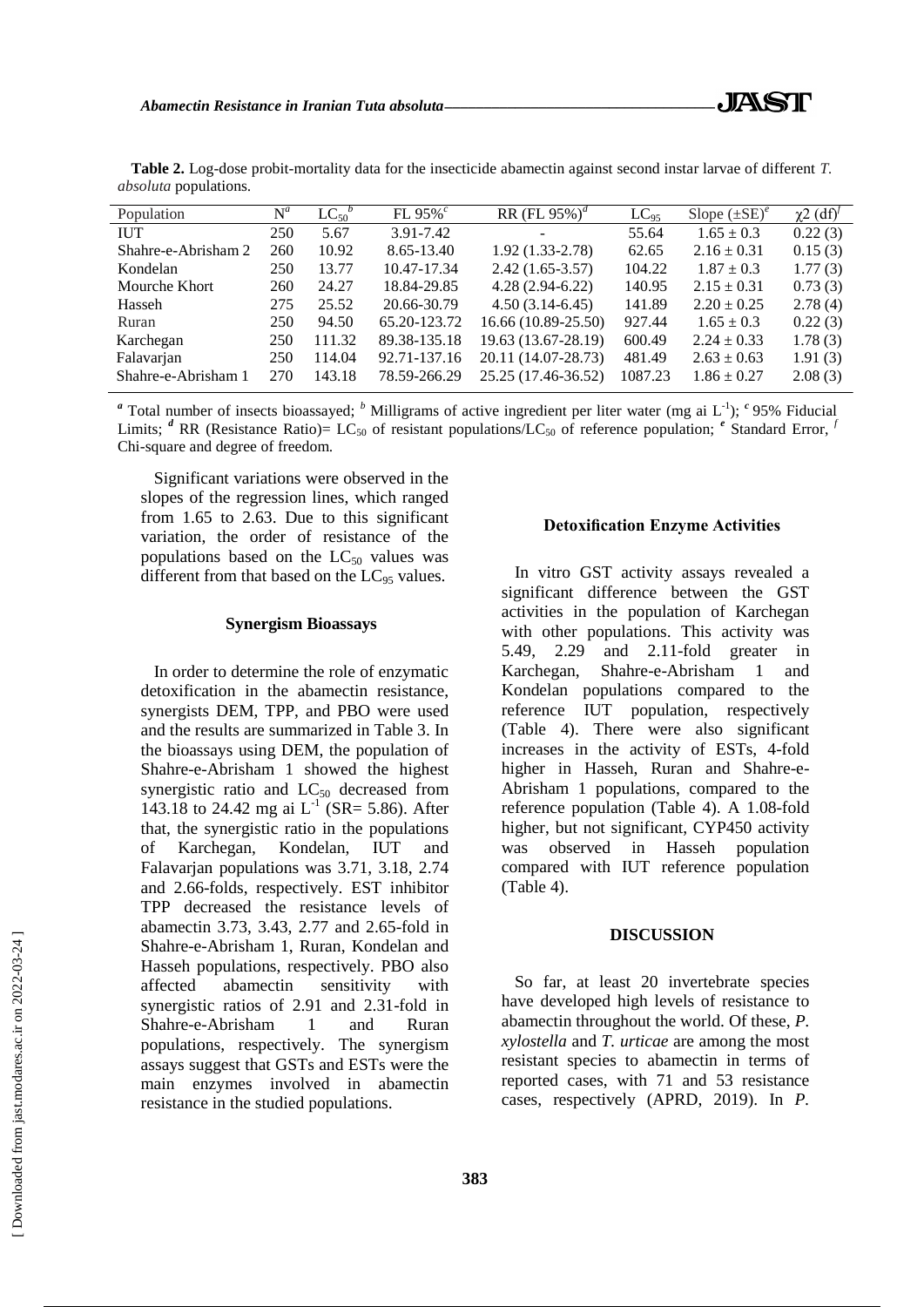| Population          | $\overline{N}^a$ | $LC_{50}$ (FL $95\%$ ) <sup>b</sup> | Slope $(\pm SE)^c$ | $\chi^2$ (df) <sup>d</sup> | SR (FL 95%) <sup>e</sup> |
|---------------------|------------------|-------------------------------------|--------------------|----------------------------|--------------------------|
| <b>IUT</b>          | 250              | $5.67(3.91 - 7.42)$                 | $1.65 \pm 0.30$    | 0.22(3)                    |                          |
| $+$ DEM             | 265              | 2.06 (1.002-2.98)                   | $1.40 \pm 0.29$    | 0.52(3)                    | $2.74(1.56-4.38)$        |
| $+ TPP$             | 260              | $2.70(1.40-3.84)$                   | $1.30 \pm 0.28$    | 0.11(3)                    | $2.09(1.22-3.57)$        |
| $+$ PBO             | 265              | $3.08(2.01-4.07)$                   | $1.45 \pm 0.26$    | 0.54(3)                    | $1.83(1.17-2.85)$        |
| Shahre-e-Abrisham 2 | 260              | $10.92(8.65-13.40)$                 | $2.16 \pm 0.31$    | 0.15(3)                    |                          |
| $+$ DEM             | 245              | $4.22(1.96-6.17)$                   | $1.35 \pm 0.30$    | 0.33(3)                    | $2.58(1.50-4.43)$        |
| $+ TPP$             | 250              | $5.68(3.11-7.97)$                   | $1.32 \pm 0.28$    | 0.44(3)                    | $1.92(1.20-3.06)$        |
| $+$ PBO             | 245              | 8.45 (5.54-11.60)                   | $1.31 \pm 0.28$    | 0.58(3)                    | $1.29(0.86-1.92)$        |
| Kondelan            | 250              | 13.77 (10.47-17.34)                 | $1.87 \pm 0.30$    | 1.77(3)                    |                          |
| $+$ DEM             | 252              | $4.33(2.35-6.04)$                   | $1.58 \pm 0.31$    | 0.43(3)                    | $3.18(1.95-5.18)$        |
| $\,+\,TPP$          | 275              | $4.96(2.60-7.03)$                   | $1.35 \pm 0.28$    | 0.27(3)                    | $2.77(1.67-4.58)$        |
| $+$ PBO             | 250              | $7.15(4.53-9.67)$                   | $1.43 \pm 0.29$    | 0.67(3)                    | $1.92(1.26-2.93)$        |
| Mourche Khort       | 260              | 24.27 (18.84-29.85)                 | $2.15 \pm 0.31$    | 0.73(3)                    |                          |
| $+$ DEM             | 260              | $9.35(4.47-13.57)$                  | $1.51 \pm 0.31$    | 0.68(3)                    | $2.59(1.51-4.44)$        |
| $\,+\,TPP$          | 260              | 13.96 (7.36-19.79)                  | $1.28 \pm 0.28$    | 0.89(3)                    | $1.73(1.06-2.83)$        |
| $+$ PBO             | 260              | 18.52 (11.11-25.81)                 | $1.30 \pm 0.29$    | 0.37(3)                    | $1.31(0.84-2.03)$        |
| Hasseh              | 275              | 25.25 (20.66-30.79)                 | $2.20 \pm 0.25$    | 2.78(4)                    |                          |
| $+$ DEM             | 250              | 15.77 (12.24-19.24)                 | $2.27 \pm 0.37$    | 0.78(3)                    | $1.61(1.20-2.17)$        |
| $+$ TPP             | 260              | $9.62(4.85-13.76)$                  | $1.45 \pm 0.29$    | 0.31(3)                    | $2.65(1.60-4.39)$        |
| $+$ PBO             | 270              | 16.54 (10.26-22.42)                 | $1.41 \pm 0.28$    | 1.22(3)                    | $1.54(1.02-2.32)$        |
| Ruran               | 250              | 94.50 (65.20-123.72)                | $1.65 \pm 0.30$    | 0.22(3)                    |                          |
| $+$ DEM             | 253              | 37.23 (24.63-48.83)                 | $1.57 \pm 0.27$    | 0.11(3)                    | $2.53(1.63-3.93)$        |
| $\,+\,TPP$          | 260              | 27.50 (15.24-38.17)                 | $1.57 \pm 0.30$    | 0.20(3)                    | $3.43(2.05-5.73)$        |
| $+$ PBO             | 255              | 40.79 (25.18-55.27)                 | $1.44 \pm 0.28$    | 0.37(3)                    | $2.31(1.45-3.70)$        |
| Karchegan           | 250              | 111.32 (89.38-135.18)               | $2.24 \pm 0.33$    | 1.78(3)                    |                          |
| $+$ DEM             | 253              | 29.94 (19.27-39.41)                 | $1.74 \pm 0.29$    | 0.33(3)                    | $3.71(2.51-5.49)$        |
| $+ TPP$             | 253              | 46.97 (35.05-58.77)                 | $2.01 \pm 0.31$    | 0.07(3)                    | $2.37(1.72-3.26)$        |
| $+$ PBO             | 255              | 54.56 (39.37-70.60)                 | $1.66 \pm 0.29$    | 0.55(3)                    | $2.04(1.44-2.87)$        |
| Falavarjan          | 250              | 114.04 (92.71-137.16)               | $2.63 \pm 0.63$    | 1.91(3)                    |                          |
| $+$ DEM             | 270              | 42.84 (32.40-52.95)                 | $2.11\pm0.31$      | 0.25(3)                    | $2.66(1.96-3.61)$        |
| $+$ TPP             | 277              | 45.72 (33.27-57.97)                 | $1.77 \pm 0.28$    | 0.48(3)                    | $2.49(1.79-3.46)$        |
| $+$ PBO             | 270              | 54.22 (41.22-67.89)                 | $1.88 \pm 0.29$    | 0.23(3)                    | $2.10(1.54-2.86)$        |
| Shahre-e-Abrisham 1 | 270              | 143.18 (78.59-266.29)               | $1.86 \pm 0.27$    | 2.08(3)                    |                          |
| $+$ DEM             | 262              | 24.42 (19.40-30.04)                 | $2.18 \pm 0.32$    | 0.46(3)                    | 5.86 (4.33-7.92)         |
| $\,+\,TPP$          | 265              | 38.30 (26.25-50.35)                 | $1.54 \pm 0.29$    | 0.38(3)                    | $3.73(2.57-5.42)$        |
| $+$ PBO             | 275              | 49.16 (38.70-65.55)                 | $1.80 \pm 0.30$    | 1.19(3)                    | $2.91(2.09-4.05)$        |

**Table 3.** The effect of DEM, TPP and PBO synergists on the toxicity of abamectin in *T. absoluta* populations.

<sup>a</sup> Total number of insects bioassayed, <sup>b</sup> Milligrams of active ingredient per liter water (mg ai L<sup>-1</sup>) and 95% Fiducial Limits; <sup>c</sup> Standard Error; <sup>d</sup> Chi-square and degree of freedom, <sup>e</sup> SR (Synergism Ratio)= LC<sub>50</sub> Abamectin alone/LC<sub>50</sub> abamectin+synergists.

| Table 4. Mean activity of detoxification enzymes in different populations of T. absoluta. |  |  |  |  |
|-------------------------------------------------------------------------------------------|--|--|--|--|
|                                                                                           |  |  |  |  |

|                     | <b>GSTs</b>           |                    | <b>ESTs</b>             |                          | CYP450s            |                |
|---------------------|-----------------------|--------------------|-------------------------|--------------------------|--------------------|----------------|
| Population          | $CDNB^a$              | Ratio <sup>b</sup> | $\alpha$ -NA $^{\circ}$ | Ratio                    | $TMBZ^d$           | Ratio          |
| <b>IUT</b>          | $430.8 \pm 46.09$ bcd | ۰                  | $176.7 \pm 17.98$ d     | $\overline{\phantom{a}}$ | $43.4 \pm 6.30$ ab | $\blacksquare$ |
| Shahre-e-Abrisham 2 | $329.04 + 112.97$ d   | 0.76               | $279.2 \pm 25.59$ cd    | 1.58                     | $16.9 \pm 1.60$ c  | 0.38           |
| Kondelan            | $911.7 \pm 32.81$ bc  | 2.11               | $273.2 \pm 113.33$ cd   | 1.54                     | $24.0 \pm 2.99$ bc | 0.55           |
| Mourche Khort       | $449.6 \pm 56.19$ bcd | 1.04               | $334.1 \pm 10.64$ cd    | 1.89                     | $16.1 \pm 2.16$ b  | 0.37           |
| Hasseh              | $328.2 \pm 66.95$ d   | 0.76               | $917.4 + 48.30 a$       | 5.19                     | $47.3 \pm 8.70$ a  | 1.08           |
| Ruran               | $400.8 \pm 83.91$ cd  | 0.93               | $759.2 \pm 77.94$ ab    | 4.29                     | $38.3 \pm 1.49$ ab | 0.88           |
| Karchegan           | $2367.2 \pm 281.5$ a  | 5.49               | $515.9 + 12.10$ bc      | 2.91                     | $18.3 \pm 1.38$ c  | 0.42           |
| Falavarjan          | $443.5 \pm 33.52$ bcd | 1.02               | $477.6 \pm 46.14$ c     | 2.50                     | $7.5 \pm 0.91$ c   | 0.17           |
| Shahre-e-Abrisham 1 | $987.0 \pm 111.98 b$  | 2.29               | $776.0 \pm 11.10$ a     | 4.3                      | $25.7 \pm 2.28$ bc | 0.59           |

<sup>a</sup> nmol mg protein<sup>-1</sup> min<sup>-1</sup> (CDNB= 1-Chloro-2,4-Dinitrobenzene); <sup>*b*</sup> Enzyme activity resistant populations/Enzyme activity reference IUT population; <sup>*c*</sup> nmol mg protein<sup>-1</sup> min<sup>-1</sup> (α-NA= α-Naphthyl Acetate), <sup>*d*</sup> U  $mg$  protein<sup>-1</sup> (3,3', 5,5'-Tetramethylbenzidine).

 [\[ Downloaded from jast.modares.ac.ir on 2](https://jast.modares.ac.ir/article-23-43093-en.html)022-03-24 ] [Downloaded from jast.modares.ac.ir on 2022-03-24]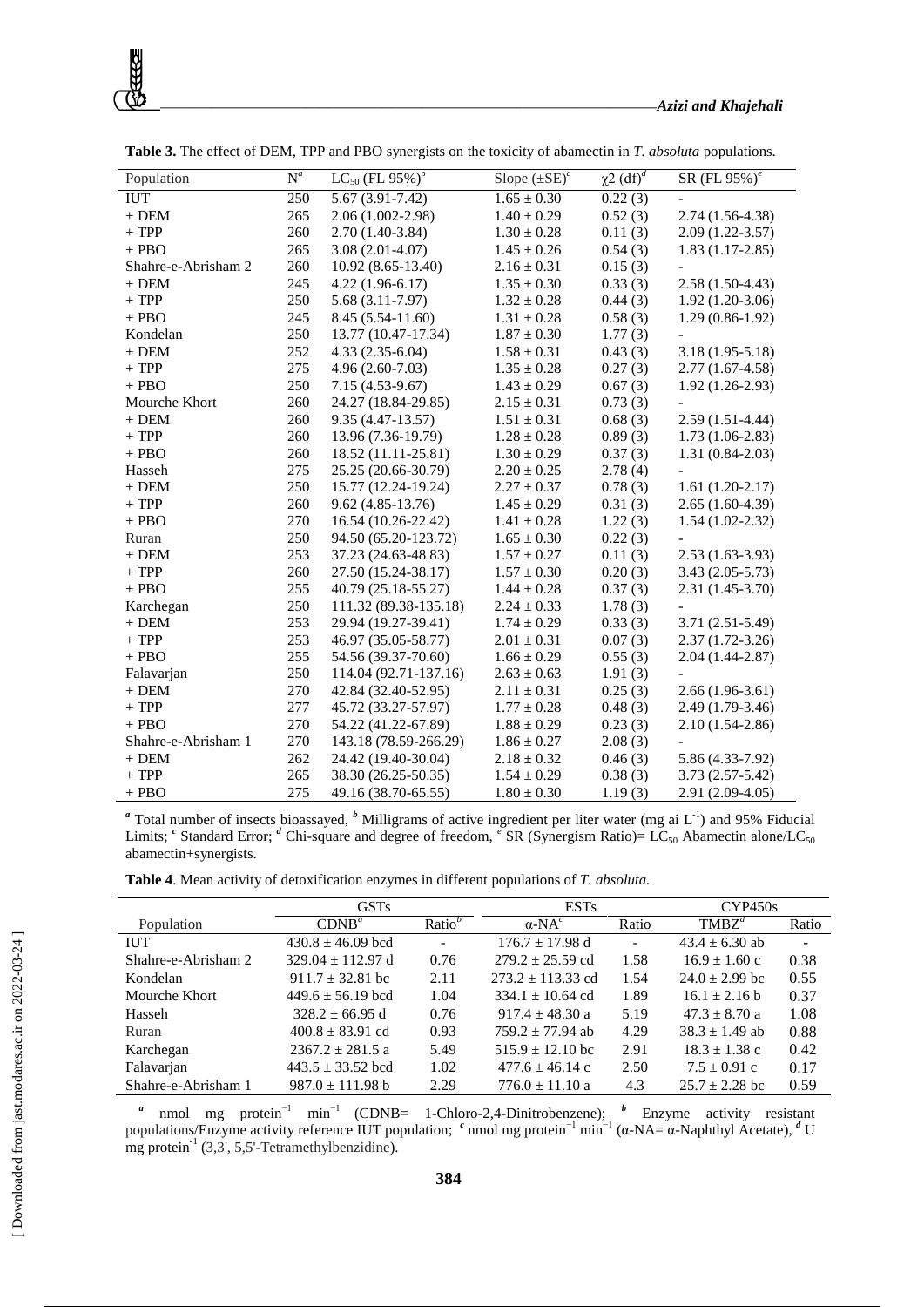*xylostella* and *T. urticae*, the highest reported resistance ratios against abamectin are 23670 and 8272-folds, respectively (Pu *et al*., 2010; Monteiro *et al*., 2015). Our study showed a decrease in susceptibility to abamectin in all tested tomato leaf miner populations, considering the lowest estimated LC<sub>95</sub> value was 55.64 mg ai  $L^{-1}$ , while the recommended dose of abamectin is 0.5 mL  $L^{-1}$  (9 mg ai  $L^{-1}$ ). The populations of *T. absoluta* collected from Isfahan Province were 1.92- to 25.25-times resistant to abamectin compared to the IUT reference population. The difference in resistance levels is probably due to differences in the use of abamectin and other pesticides such as indixacarb and pyrethroid insecticides in areas where *T. absoluta* populations were collected. In addition, genetic diversity among tomato leaf miner populations may affect the value of resistance (Kerns and Gaylor, 1992). *T. absoluta* populations from Brazil were 5.2 to 9.4-folds (Siqueira *et al*., 2001), while tomato leaf miner populations from Turkey exhibited low levels of resistance to abamectin (2.3-3.03 folds) (Konuş, 2014).

Increased activity of detoxification enzymes (GSTs, ESTs and CYP450s) is one of the common mechanisms of resistance to insecticides (Li *et al*., 2007). Synergistic studies confirmed that GSTs, ESTs and CYP450s were associated with crossresistance between abamectin and tebufenozide in *P. xylostella* (Qian *et al*., 2008). Synergism data presented in Table 3 shows that GSTs and ESTs have a more important role in detoxification of abamectin than the CYP450s. The inhibition of GST activity by the synergist DEM increased abamectin toxicity in the populations of Shahre-e-Abrisham 1, Karchegan and Kondelan and there was a significant difference in the synergistic ratio of these three populations with that of IUT reference population. Furthermore, *in vitro* assay of GST activity demonstrated an increased activity of this enzyme in abamectin resistant populations of Shahre-e-Abrisham 1, Karchegan and Kondelan. It has been previously shown that in *B. tabaci* and *T. urticae*, GSTs and CYP450s are involved in resistance to abamectin (Stumpf and Nauen, 2002; Wang and Wu, 2007). It has been also reported that PBO and DEM increased 3.9 and 1.4-times abamectin toxicity in NJ-Abm strain of *B. tabaci*, respectively (Wang and Wu, 2007). Also, involvement of GSTs in conferring resistance to abamectin in *T. cinnabarinus* and *L. sativae* has been suggested (Lin *et al*., 2009; Wei *et al*., 2015).

After inhibiting the activity of ESTs by TPP synergist, abamectin toxicity increased in Shahre-e-Abrisham 1, Ruran, Kondelan and Hasseh populations. Besides, there was a significant difference between the mean of EST activity in Hasseh, Shahre-e-Abrisham 1 and Ruran populations compared with IUT reference population. However, the study of Wang and Wu (2007) on *B. tabaci* did not confirm the involvement of this enzyme system in abamectin resistance. Enhanced esterase activity has been suggested in abamectin resistance in other pests such as *T. urticae* and Colorado potato beetle. However, it is unknown if the esterases linked to abamectin resistance function as sequestration proteins or if they hydrolyze abamectin (Argentine *et al*., 1992; Kwon *et al*., 2010a). Lin *et al* (2009) study on the resistance mechanism of *T. cinnabarinus* showed that the activity of ESTs in resistant strain was 2.7 times higher than that of susceptible strain and *T. cinnabarinus* resistance to abamectin was correlated with the change in carboxylesterase activity. Siqueira *et al*. (2001) showed that, in *T. absoluta* populations of Brazil, increased EST activity is the main cause of resistance to abamectin. However, ESTs did not play a significant role in the resistance to abamectin in *T. absoluta* populations from Turkey, while CYP450s could make a major contribution to the resistance development (Konuş, 2014). Inhibition of CYP450 activity by PBO (Table 3) did not significantly increase abamectin toxicity, compared to DEM and TPP. The CYP450 genes have been reported to be involved in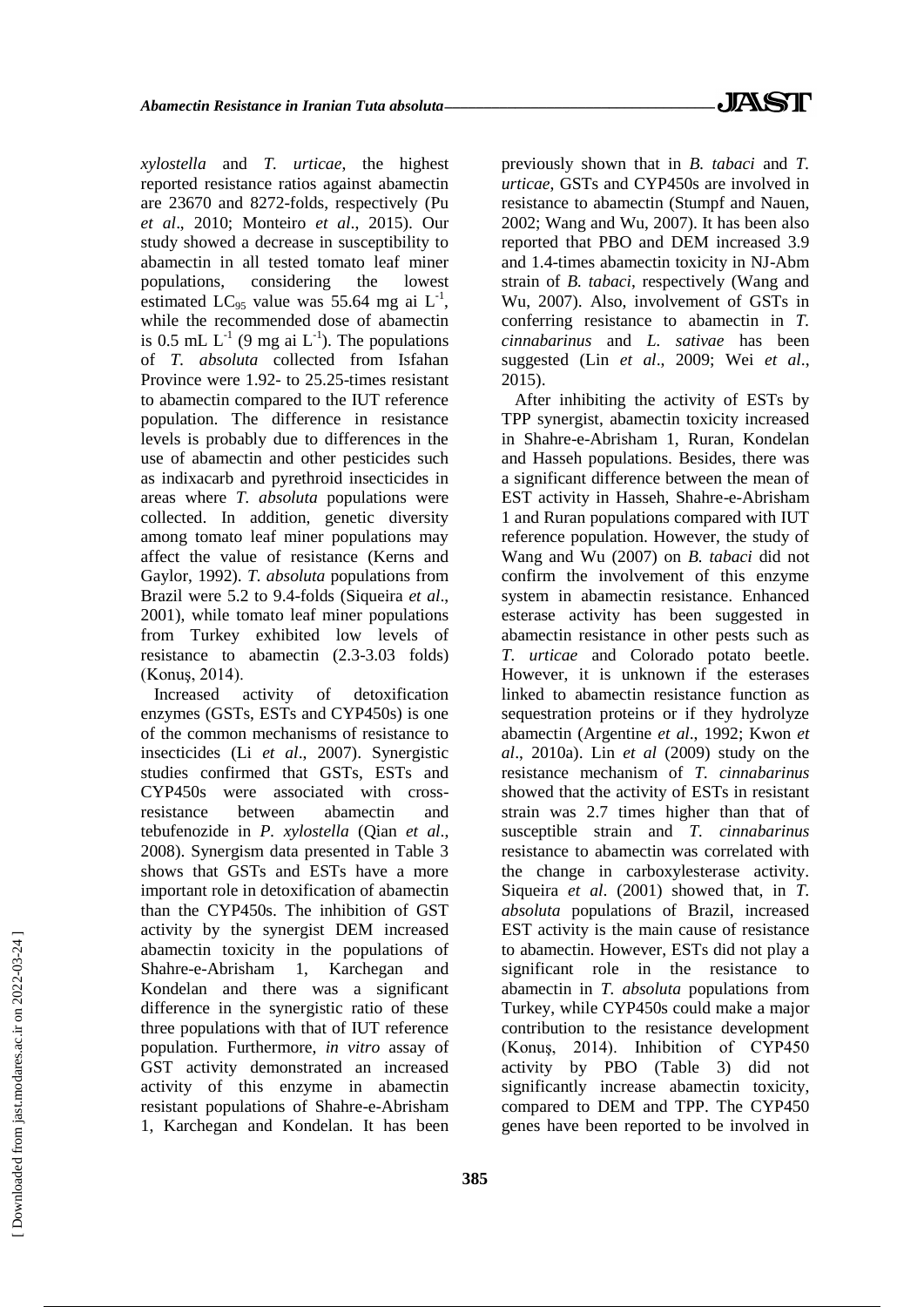the abamectin resistance in *P. xylostella* and *Aphis citricidus* populations (Pu *et al*., 2010; Jing *et al*., 2018). Moreover, increased expression of CYP genes by abamectin has been documented in adults of *Bombyx mori* (Xuan *et al*., 2015). Using *T. urticae* resistant to abamectin, Riga *et al.* (2014) demonstrated that CYP392A16 catalyzes hydroxylation of abamectin that results in a less-toxic compound. Also, CYP450 was reported to play a main role in the crossresistance between tebufenozide and abamectin in *P. xylostella* (Yin *et al*., 2019).

In addition to metabolic mechanisms, target site resistance has also been reported in abamectin resistant arthropod populations (Liu *et al*., 2014; Ilias *et al*., 2017). Several mutations in the arthropod GluCls were proposed to be associated with target site resistance to abamectin, including: A309V in *P. xylostella*, G323D (GluCl1) and G326E (GluCl3) in *T. urticae* (Kwon *et al*., 2010b; Dermauw *et al*., 2012; Wang *et al*., 2016). The A309V mutation in PxGluCl resulted in 11000-fold resistance to abamectin in Roth-Abm strain of *P. xylostella* and its frequency in this strain was 94.7% (Wang *et al*., 2016). Resistance to abamectin is often mediated by a multigenic system in a number of pests (Clark *et al*., 1995; Pu *et al*., 2010; Dermauw *et al*., 2012; Zhang *et al*., 2016). Genetic analysis showed that resistance to abamectin is associated with significant adaptation costs, and these costs were autosomal and dominant. Therefore, abamectin rotation with other insecticides without cross-resistance could be considered as an effective insecticide resistance management (Wang and Wu, 2014).

In conclusion, our study demonstrated the widespread resistance to abamectin in populations of *T. absoluta* collected from Isfahan Province. Synergistic and biochemical studies showed higher synergistic ratios of DEM and TPP than PBO and higher GST and esterase activities compared to the monooxygenases, which might suggest glutathione-S-transferases and esterases have a more important role in

resistance to abamectin than cytochrome P450 monooxygenases. However, future molecular studies are required to determine the exact mechanisms of resistance to abamectin in *T. absoluta*. An in-depth knowledge of molecular mechanisms of abamectin resistance is important in early resistance detection and designing strategies to prevent or delay resistance development. Thus, further studies using molecular methods such as *in vitro* expression systems, genome wide sequencing, and silencing candidate genes are necessary to clarify the involved resistance mechanisms in this species.

#### **REFERENCES**

- 1. APRD. 2019. Arthropod Pesticide Resistance Database. www.pesticideresistance.org.
- 2. Argentine, J. A., Clark, J. M. and Lin, H. 1992. Genetics and Biochemical Mechanisms of abamectin Resistance in Two Isogenic Strains of Colorado Potato Beetle. *Pestic. Biochem. Physiol.,* **44:** 191– 207.
- 3. Aynalem, B. 2018. Tomato Leaf Miner [(*Tuta absoluta* Meyrick) (Lepidoptera: Gelechiidae)] and Itscurrent Ecofriendly Management Strategies: A Review. *J. Agric. Biotech. Sustain. Dev*., **10(2):** 11-24.
- 4. Baniameri, V. and Cheraghian, A. 2012. The First Report and Control Strategies of *Tuta absoluta* in Iran. *EPPO Bull*., **42(2):** 322- 324.
- 5. Biondi, A., Guedes, R. N. C., Wan, F. H. and Desneux, N. 2018. Ecology, Worldwide Spread, and Management of the Invasive South American Tomato Pinworm, *Tuta absoluta*: Past, Present, and Future. *Annu. Rev. Entomol*., **63:** 239-258.
- 6. Bradford, M. M. 1976. A rapid and Sensitive Method for the Quantitation of Microgram Quantities of Protein Utilizing the Principle of Protein-Dye Binding. *Anal. Biochem*., **72(1-2):** 248-254.
- 7. Brogdon, W. G., Mcallister, J. C. and Vulule, J. 1997. Heme Peroxidase Activity Measured in Single Mosquitoes Identifies Individuals Expressing an Elevated Oxidase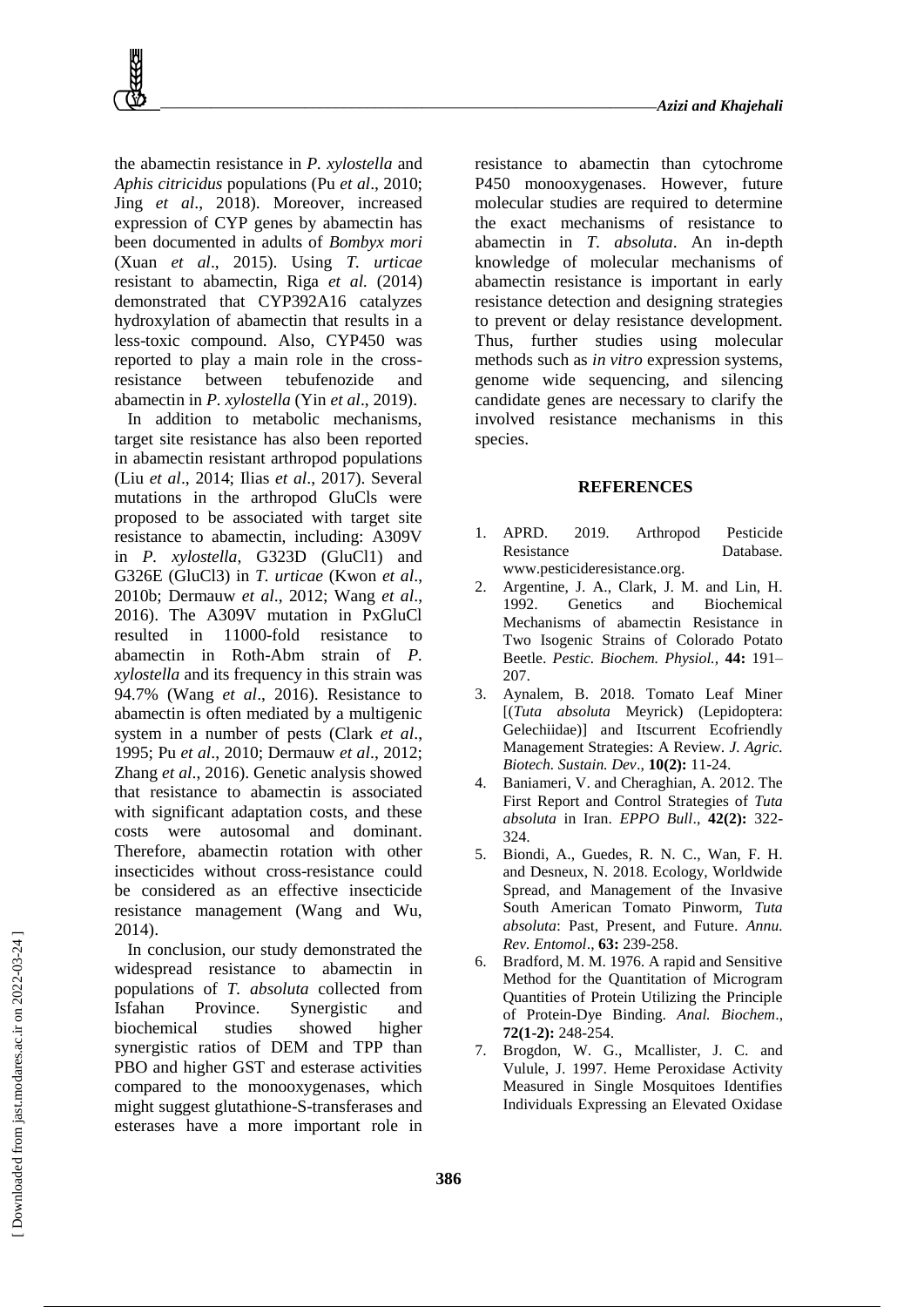for Insecticide Resistance. *J. Am. Mosq. Control Assoc. Assoc*., **13(3):** 233-237.

- 8. Çağatay, N. S., Menault, P., Riga, M., Vontas, J. and Ay, R. 2018. Identification and Characterization of Abamectin Resistance in *Tetranychus urticae* Koch Populations from Greenhouses in Turkey. *Crop Prot*., **112:** 112-117.
- 9. Campos, M. R., Silva, T. B., Silva, W. M., Silva, J. E. and Siqueira. H. A. A. 2015. Spinosyn Resistance in the Tomato Borer *Tuta absoluta* (Meyrick) (Lepidoptera: Gelechiidae). *J. Pest Sci*., **88:** 405-412.
- 10. Casida, J. E. and Durkin, K. A. 2013. Neuroactive Insecticides: Targets, Selectivity, Resistance, and Secondary Effects. *Annu. Rev. Entomol*., **58:** 97-117.
- 11. Che, W., Huang, J., Guan, F., Wu, Y. and Yang, Y. 2015. Cross-Resistance and Inheritance of Resistance to Emamectin Benzoate in *Spodoptera exigua* (Lepidoptera: Noctuidae). *J. Econ. Entomol*., **108(4):** 2015-2020.
- 12. Chen, X., Yuan, L., Du, Y., Zhang, Y. and Wang J. 2011. Cross-Resistance and Biochemical Mechanisms of Abamectin Resistance in the Western Flower Thrips, *Frankliniella occidentalis*. *Pestic. Biochem. Physiol*., **101(1):** 34-38.
- 13. Clark, J. M., Scott, J. G., Campos F. and Bloomquist J. R. 1995. Resistance to Avermectins: Extent, Mechanisms, and Management Implications. *Annu. Rev. Entomol*., **40(1):** 1-30.
- 14. Dermauw, W., Ilias, A., Riga, M., Tsagkarakou, A., Grbić, M., Tirry, L., Van Leeuwen, T. and Vontas, J. 2012. The Cys-Loop Ligand-Gated Ion Channel Gene Family of *Tetranychus urticae*: Implications for Acaricide Toxicology and a Novel Mutation Associated with Abamectin Resistance. *Insect Biochem. Mol. Biol*., **42(7):** 455-465.
- 15. Desneux, N., Wajnberg, E., Wyckhuys, K. A. G., Burgio, G., Arpaia, S., Narváez– Vasquez, C. A., González-Cabrera, J., Catalán Ruescas, D., Tabone, E., Frandon, J., Pizzol, J., Poncet, C., Cabello, T. and Urbaneja, A. 2010. Biological Invasion of European Tomato Crops by *Tuta absoluta*: Ecology, History of Invasion and Prospects for Biological Control. J*. Pest Sci*., **83(3):**  197-215.
- 16. Desneux, N., Luna, M. G., Guillemaud, T. and Urbaneja, A. 2011. The Invasive South

American Tomato Pinworm, *Tuta absoluta*, Continues to Spread in Afro-Eurasia and Beyond: The New Threat to Tomato World Production. *J. Pest Sci*., **84(4):** 403-408.

- 17. Dybas, R. A. 1989. Abamectin Use in Crop Protection. In: "*Ivermectin and Abamectin",* (Ed.): Campbell, W. C. Springer Verlag, New York, PP. 287-310.
- 18. Ferguson J. S. 2004. Development and Stability of Insecticide Resistance in the Leafminer *Liriomyza trifolii* (Diptera: Agromyzidae) to Cyromazine, Abamectin, and Spinosad. *J. Econ. Entomol*., **97(1):** 112-119.
- 19. Grant, D. F., Bender, D. M. and Hammock, B. D. 1989. Quantitative Kinetic Assays for Glutathione S-Transferase and General Esterase in Individual Mosquitoes Using an EIA Reader. *Insect Biochem*., **19(8):** 741- 751.
- 20. Guedes, R. N. C., Roditakis, E., Campos, M. R., Haddi, K., Bielza, P., Siqueira, H. A. A., Tsagkarakou, A., Vontas, J. and Nauen, R. 2019. Insecticide Resistance in the Tomato Pinworm *Tuta absoluta*: Patterns, Spread, Mechanisms, Management and Outlook. *J. Pest Sci*., **92(4):** 1329-1342. 9
- 21. Guedes R. N. C. and Siqueira, H. A. A. 2013. The Tomato Borer *Tuta absoluta*: Insecticide Resistance and Control Failure. *CAB Rev*., **7:** 1-7.
- 22. Habig, W. H., Pabst, M. J. and Jakoby, W. B. 1974. Glutathione S-Transferases the First Enzymatic Step in Mercapturic Acid Formation. *J. Biol. Chem*., **249(22):** 7130- 7139.
- 23. Haddi, K., Berger, M., Bielza, P., Rapisarda, C., Williamson, M. S., Moores, G. and Bass, C. 2017. Mutation in the *ace*‐*1* Gene of the Tomato Leaf Miner (*Tuta absoluta*) Associated with Organophosphates Resistance. *J. Appl. Entomol*., **141(8):** 612- 619.
- 24. Halliday, W. R. and Burnham, K. P. 1990. Choosing the Optimal Diagnostic Dose for Monitoring Insecticide Resistance. *J. Econ. Entomol*., **83:** 1151-1990.
- 25. Huang, J. and Casida, J. E. 1997. Avermectin B1a Binds to High-and Low-Affinity Sites with Dual Effects on the γ-Aminobutyric Acid-Gated Chloride Channel of Cultured Cerebellar Granule Neurons. *J. Pharmacol. Exp. Ther*., **281(1):** 261-266.
- 26. Ilias, A., Vassiliou, V. A., Vontas, J. and Tsagkarakou, A. 2017. Molecular

 [\[ Downloaded from jast.modares.ac.ir on 2](https://jast.modares.ac.ir/article-23-43093-en.html)022-03-24 ] Downloaded from jast.modares.ac.ir on 2022-03-24]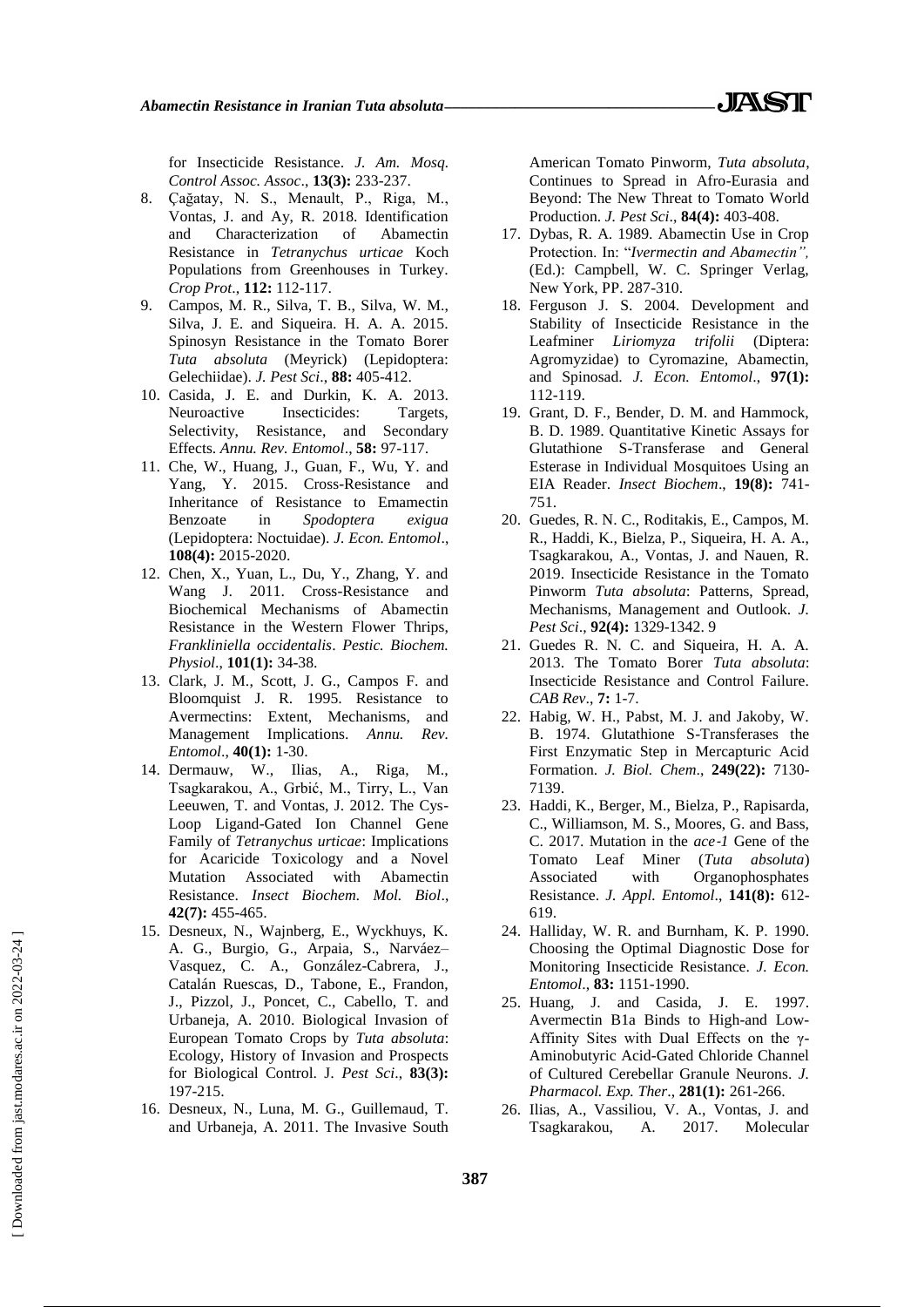Diagnostics for Detecting Pyrethroid and Abamectin Resistance Mutations in *Tetranychus urticae*. *Pestic. Biochem. Physiol*., **135:** 9-14.

- 27. Jing, T. X., Tan, Y., Ding, B. Y., Dou, W., Wei, D. D. and Wang, J. J. 2018. NADPH– Cytochrome P450 Reductase Mediates the Resistance of *Aphis (Toxoptera) citricidus*  (Kirkaldy) to Abamectin. *Front. Physiol*., **10:** 9-986.
- 28. Kerns, D. L. and Gaylor, M. J. 1992. Insecticide Resistance in Field Populations of the Cotton Aphid (Homoptera: Aphididae). *J. Econ. Entomol*., **85(1):** 1-8.
- 29. Konuş, M. 2014. Analysing Resistance of Different *Tuta absoluta* (Meyrick) (Lepidoptera: Gelechiidae) Strains to Abamectin Insecticide. *Turk. J. Biochem*., **39(3):** 291-297.
- 30. Kwon, D. H., Seong, G. M., Kang, T. J. and Lee, S. H. 2010a. Multiple Resistance Mechanisms to Abamectin in the Two-Spotted Spider Mite. *J. Asia-Pac. Entomol*., **13:** 229-232.
- 31. Kwon, D. H., Yoon, K. S., Clark, J. M. and Lee, S. H. 2010b. A Point Mutation in a Glutamate‐Gated Chloride Channel Confers Abamectin Resistance in the Two‐Spotted Spider Mite, *Tetranychus urticae* Koch. *Insect Mol. Biol*., **19(4):** 583–591.
- 32. Lasota, J. A. and Dybas, R. A. 1991. Avermectins, a Novel Class of Compounds: Implications for Use in Arthropod Pest Control. *Annu. Rev. Entomol*., **36(1):** 91- 117.
- 33. Li, X., Schuler, M. A. and Berenbaum, M. R. 2007. Molecular Mechanisms of Metabolic Resistance to Synthetic and Natural Xenobiotics. *Annu. Rev. Entomol*., **52:** 231-253.
- 34. Lietti, M. M. M., Botto, E. and Alzogaray, R. A. 2005. Insecticide Resistance in Argentine Populations of *Tuta absoluta* (Meyrick) (Lepidoptera: Gelechiidae). *Neotrop. Entomol*., **34(1):** 113-119.
- 35. Lin, H., Chuan-hua, X., Jin-jun, W., Ming, L., Wen-cai, L. and Zhi-mo, Z. 2009. Resistance Selection and Biochemical Mechanism of Resistance to Two Acaricides in *Tetranychus cinnabarinus* (Boiduval). *Pestic. Biochem. Physiol*., **93(1):** 47-52.
- 36. Liu, F., Shi, X., Liang, Y., Wu, Q., Xu, B., Xie, W., Wang, S., Zhang, Y. and Liu, N. 2014. A 36‐bp Deletion in the Alpha Subunit of Glutamate-Gated Chloride

Channel Contributes to Abamectin Resistance in *Plutella xylostella*. *Entomol. Exp. Appl*., **153(2):** 85-92.

- 37. Meyrick, E. 1917. Descriptions of South American Micro‐Lepidoptera. *Trans. Ent. Soc. London***., 65(1):** 1-52.
- 38. Monteiro, V. B., Gondim Jr, M. G. C., Oliveira, J. E. M., Siqueira, H. A. A. and Sousa, J. M. 2015. Monitoring *Tetranychus urticae* koch (acari: tetranychidae) Resistance to Abamectin in Vineyards in the Lower Middle São Francisco Valley. *Crop Prot*., **69:** 90-96.
- 39. Niedmann, L. and Meza-Basso, L. 2006. Evaluation of Native Strains of *Bacillus thuringiensis* as an Alternative of Integrated Management of the Tomato Leaf Miner (*Tuta absoluta* Meyrick; Lepidoptera: Gelechiidae) in Chile. *Agric. Téc*., **66(3):** 235-246.
- 40. Nourbakhsh, S. 2019. List of Important Pests, Diseases and Weeds of Major Agricultural Crops, Pesticides and Recommended Methods for their Control. Ministry of Jihad-e- Agriculture, Plant Protection Organization, Iran.
- 41. Picanço, M. C., Bacci, L., Crespo, A. L. B., Miranda, M. M. M. and Martins, J. C. 2007. Effect of Integrated Pest Management Practices on Tomato Production and Conservation of Natural Enemies. *Agric. For. Entomol*., **9(4):** 327-335
- 42. Pu, X., Yang, Y., Wu, S. and Wu, Y. 2010. Characterisation of Abamectin Resistance in a Field‐Evolved Multiresistant Population of *Plutella xylostella*. *Pest Manag. Sci*., **66(4):** 371-378.
- 43. Putter, I., Mac Connell, J. G., Preiser, F. A., Haidri, A.,A., Ristich, S. S. and Dybas, R. A. 1981. Avermectins: Novel Insecticides, Acaricides and Nematicides from a Soil Microorganism. *Experientia,* **37:** 963-964.
- 44. Qayyum, M. A., Wakil, W., Arif, M. J., Sahi, S. T., Saeed, N. A. and Russell, D. A. 2015. Multiple Resistances against Formulated Organophosphates, Pyrethroids, and Newer-Chemistry Insecticides in Populations of *Helicoverpa armigera* (Lepidoptera: Noctuidae) from Pakistan. *J. Econ. Entomol*., **108(1):** 286-293.
- 45. Qian, L., Cao, G., Song, J., Yin, Q. and Han, Z. 2008. Biochemical Mechanisms Conferring Cross-Resistance between Tebufenozide and Abamectin in *Plutella*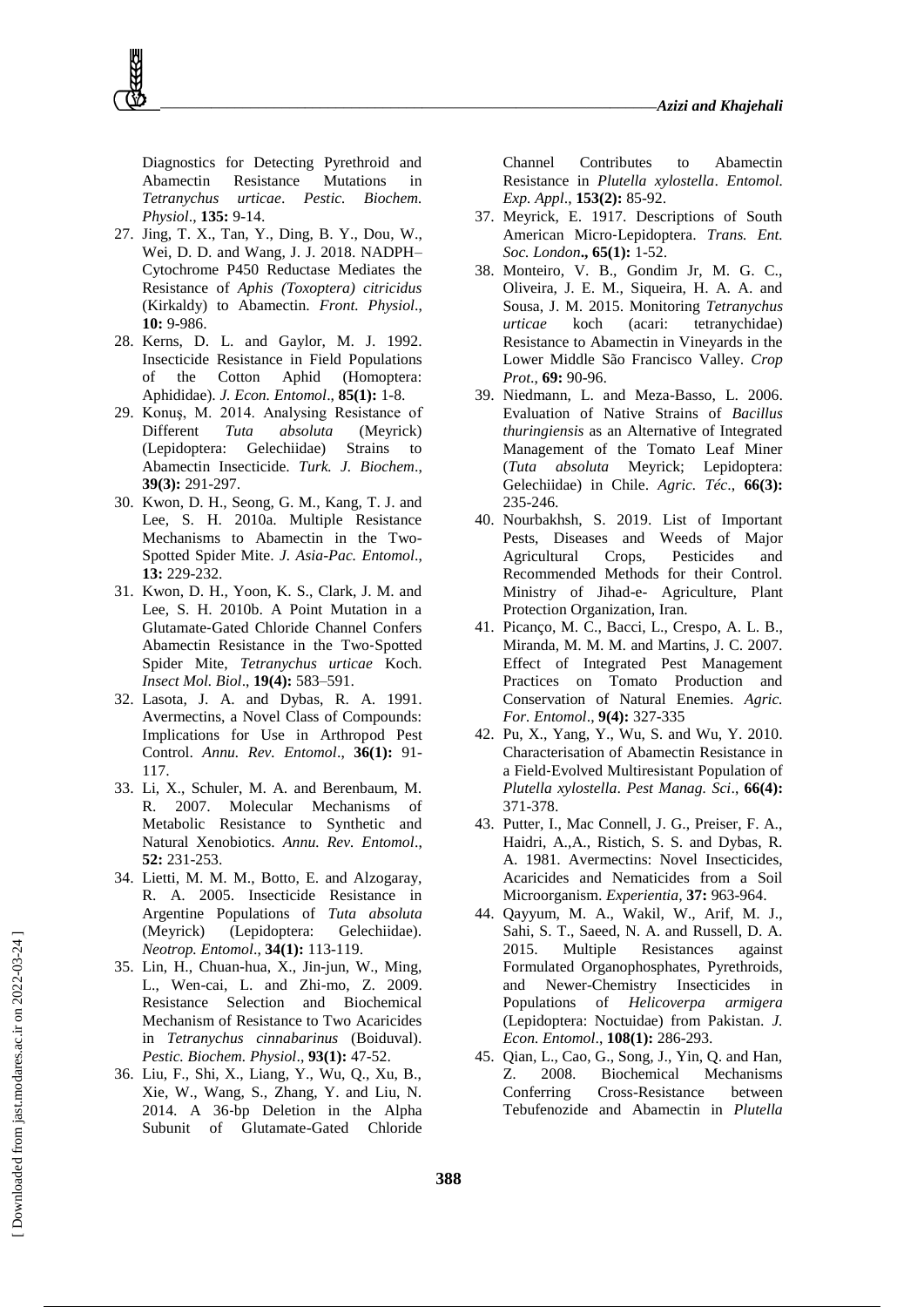*xylostella*. . *Pestic. Biochem. Physiol*., **91(3):** 175-179.

- 46. Reyes, M., Rocha, K., Alarcón, L., Siegwart, M. and Sauphanor, B. 2012. Metabolic Mechanisms Involved in the Resistance of Field Populations of *Tuta absoluta* (Meyrick) (Lepidoptera: Gelechiidae) to spinosad. *Pestic. Biochem. Physiol*., **102(1):** 45-50.
- 47. Riga, M., Tsakireli, D., Ilias, A., Morou, E., Myridakis, A., Stephanou, E. G., Nauen, R., Dermauw, W., Van Leeuwen, T., Paine, M. and Vontas, J. 2014. Abamectin Is Metabolized by CYP392A16, a Cytochrome P450 Associated with High Levels of Acaricide Resistance in *Tetranychus urticae Insect Biochem. Mol. Biol*., **46(1):** 43-53.
- 48. Robertson, J. L., Jones, M. M., Olguin, E. and Alberts, B. 2017. *Bioassays with Arthropods*. CRC press, Boca Raton.
- 49. Roditakis, E., Mavridis, K., Riga, M., Vasakis, E., Morou, E., Rison, J. L. and Vontas, J. 2017a. Identification and Detection of Indoxacarb Resistance Mutations in the Para Sodium Channel of the Tomato leafminer, *Tuta absoluta*. *Pest Manag. Sci*., **73(8):** 1679-1688.
- 50. Roditakis, E., Steinbach, D., Moritz, G., Vasakis, E., Stavrakaki, M., Ilias, A., García-Vidal, L., Martínez-Aguirre, M. D. R., Bielza, P., Morou, E., Silva, J. E., Silva, W. M., Siqueira, H. A. A., Iqbal, S., Troczka, B. J., Williamson, M. S., Bass, C., Tsagkarakou, A., Vontas, J. and Nauen, R. 2017b. Ryanodine Receptor Point Mutations Confer Diamide Insecticide Resistance in Tomato Leafminer, *Tuta absoluta* (Lepidoptera: Gelechiidae). *Insect Biochem. Mol. Biol*., **80:** 11-20.
- 51. Roditakis, E., Vasakis, E., García-Vidal, L., Martínez-Aguirre, M. D. R., Rison, J. L., Haxaire-Lutun, M. O., Nauen, R., Tsagkarakou, A. and Bielza, P. 2018. A Four-Year Survey on Insecticide Resistance and Likelihood of Chemical Control Failure for Tomato Leaf Miner *Tuta absoluta* in the European/Asian Region. *J. Pest Sci*., **91**: 421 435.
- 52. Roditakis, E., Vasakis, E., Grispou, M., Stavrakaki, M., Nauen, R., Gravouil, M. and Bassi, A. 2015. First Report of *Tuta absoluta* Resistance to Diamide Insecticides. *J. Pest Sci*., **88:** 9-16.
- 53. SAS. 2015. *Base SAS 9.4 Procedures Guide.*  SAS Institute. 36. Satar, G., Ulusoy,
- 54. Saleem, M., Hussain, D., Ghouse, G., Abbas, M. and Fisher, S. W. 2016. Monitoring of Insecticide Resistance in *Spodoptera litura* (Lepidoptera: Noctuidae) from Four Districts of Punjab, Pakistan to Conventional and New Chemistry Insecticides. *Crop Protec*., **79:** 177-184.
- 55. Santos, V. S., De Siqueira, H. A. A., Da Silva, J. E. and De Farias, M. J. D. C. 2011. Insecticide Resistance in Populations of the Diamondback Moth, *Plutella xylostella* (L.) (Lepidoptera: Plutellidae), from the state of Pernambuco, Brazil. *Neotrop. Entomol*., **40(2):** 264-270.
- 56. Silva, G. A., Picanço, M. C., Bacci, L., Crespo, A. L. B., Rosado, J. F. and Guedes, R. N. C. 2011. Control Failure Likelihood and Spatial Dependence of Insecticide Resistance in the Tomato Pinworm, *Tuta absoluta*. *Pest Manag. Sci*., **67(8):** 913-920.
- 57. Silva, T. B. M., Silva, W. M., Campos, M. R., Silva, J. E., Ribeiro, L. M. S. and Siqueira, H. A. A. 2016a. Susceptibility Levels of *Tuta absoluta* (Meyrick) (Lepidoptera: Gelechiidae) to Minor Classes of Insecticides in Brazil. *Crop Protec*., **79:** 80-86.
- 58. Silva, W. M., Berger, M., Bass, C., Williamson, M., Moura, D. M. N., Ribeiro, L. M. S. and Siqueira, H. A. A. 2016b. Mutation (G275E) of the Nicotinic Acetylcholine Receptor α6 Subunit Is Associated with High Levels of Resistance to Spinosyns in *Tuta absoluta* (Meyrick)(Lepidoptera: Gelechiidae). *Pestic. Biochem. Physiol*., **131:** 1-8.
- 59. Siqueira, H. A. A., Guedes, R. N. C., Fragoso, D. B. and Magalhaes, L. C. 2001. Abamectin Resistance and Synergism in Brazilian Populations of *Tuta absoluta* (Meyrick) (Lepidoptera: Gelechiidae). *Int. J. Pest. Manag*., **47(4):** 247-251.
- 60. Siqueira, H. A. A., Guedes, R. N. C. and Picanco, M. C. 2000. Insecticide Resistance in Populations of *Tuta absoluta* (Lepidoptera: Gelechiidae). Agric. *Forest Entomol*., **2(2):** 147-153.
- 61. Software, L. 2002. PoloPlus: Probit and Logit Analysis. In: "*LeOra Software*". Berkeley, CA.
- 62. Stumpf, N. and Nauen, R. 2002. Biochemical Markers Linked to Abamectin Resistance in *Tetranychus urticae* (Acari: Tetranychidae). *Pestic. Biochem. Physiol*., **72(2):** 111-121.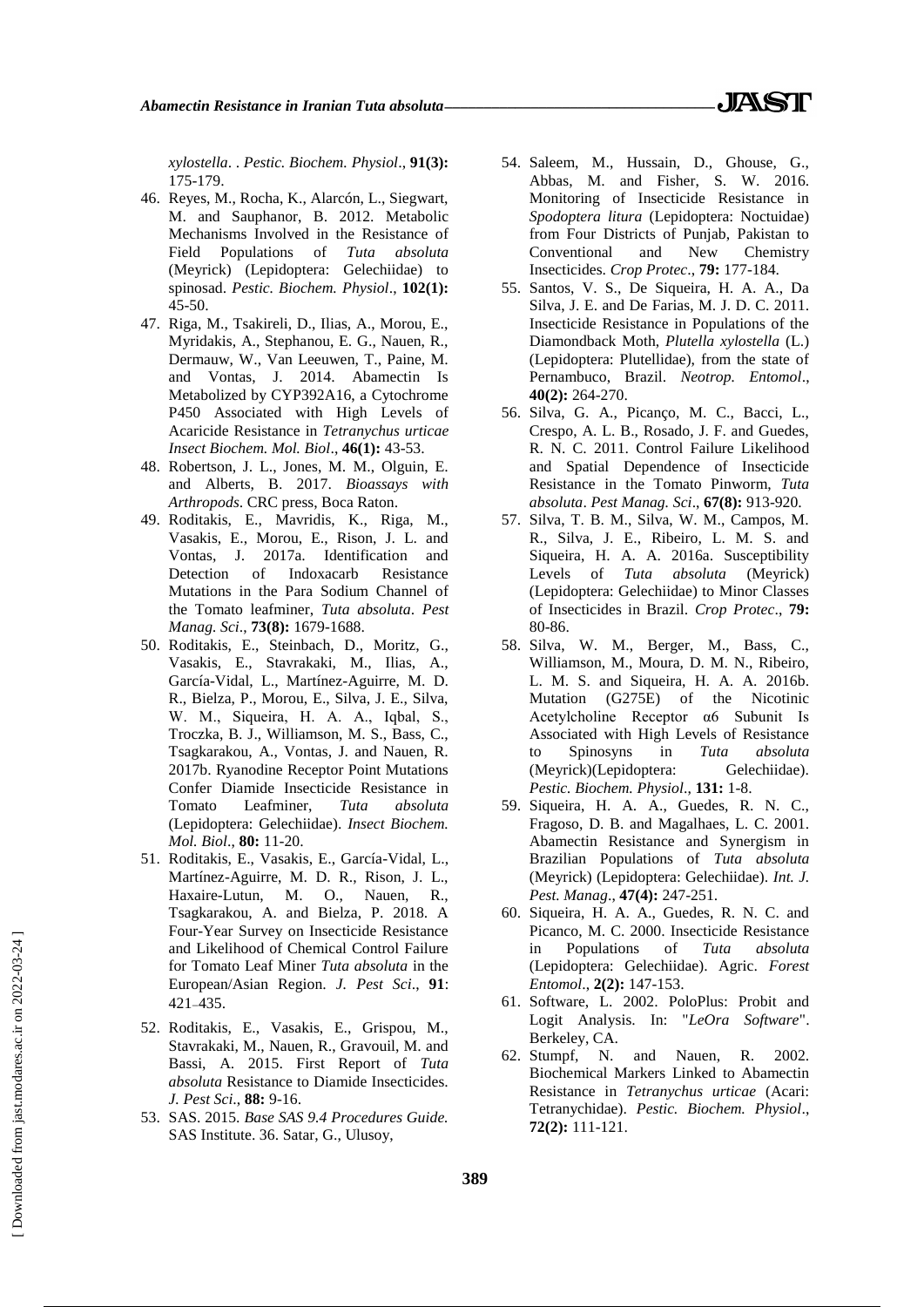- 63. Tonnang, H. E. Z., Mohamed, S. F., Khamis, F. and Ekesi, S. 2015. Identification and Risk Assessment for Worldwide Invasion and Spread of *Tuta absoluta* with a Focus on Sub-Saharan Africa: Implications for Phytosanitary Measures and Management. *PloS One*, **10(8):** e0135283.
- 64. Wang, L. and Wu, Y. 2007. Cross‐Resistance and Biochemical Mechanisms of Abamectin Resistance in the B‐Type *Bemisia tabaci*. *J. Appl. Entomol*., **131(2):** 98-103.
- 65. Wang, R. and Wu, Y. 2014. Dominant Fitness Costs of Abamectin Resistance in *Plutella xylostella*. *Pest Manag. Sci*., **70(12):**  1872-1876.
- 66. Wang, X., Wang, R., Yang, Y., Wu, S., O'Reilly, A. O. and Wu, Y. 2016. A Point Mutation in the Glutamate‐Gated Chloride Channel of *Plutella xylostella* Is Associated with Resistance to Abamectin. *Insect Mol. Biol*., **25(2):** 116-125.
- 67. Wang, X., Puinean, A. M., O'Reilly, A. O., Williamson, M. S., Smelt, C. L. C., Millar, N. S. and Wu, Y. 2017. Mutations on M3 Helix of *Plutella xylostella* Glutamate-Gated Chloride Channel Confer Unequal Resistance to Abamectin by Two Different Mechanisms. *Insect Biochem. Mol. Biol*., **86:** 50-57.
- 68. Wei, P., Che, W., Wang, J., Xiao, D., Wang, R. and Luo, C. 2018. RNA Interference of Glutamate-Gated Chloride Channel Decreases Abamectin Susceptibility in *Bemisia tabaci*. *Pestic. Biochem. Physiol*., **145:** 1-7.
- 69. Wei, Q. B., Lei, Z. R., Nauen, R., Cai, D. C. and Gao, Y. L. 2015. Abamectin Resistance in Strains of Vegetable Leafminer,

*Liriomyza sativae* (Diptera: Agromyzidae) Is Linked to Elevated Glutathione S‐Transferase Activity. *Insect Sci*., **22(2):** 243-250.

- 70. Wolstenholme, A. J. and Rogers, A. T. 2005. Glutamate-Gated Chloride Channels and the Mode of Action of the Avermectin/Milbemycin Anthelmintics. *Parasitology,* **131:** S85-S95.
- 71. Xuan, N., Guo, X., Xie, H. Y., Lou, Q. N., Lu X. B., Liu G. X. and Picimbon, J. F. 2015. Increased Expression of *CSP* and *CYP* Genes in Adult Silkworm Females Exposed to Avermectins. *Insect Sci*., **22(2):** 203-219.
- 72. [Yalcin,](https://scholar.google.com/citations?user=0hcZjDAAAAAJ&hl=en&oi=sra) M., [Mermer,](https://scholar.google.com/citations?user=mRignh0AAAAJ&hl=en&oi=sra) S., Kozaci, L. D. and Turgut, C. 2015. Insecticide Resistance in Two Populations of *Tuta absoluta* (Meyrick, 1917) (Lepidoptera: Gelechiidae) from Turkey. *Turk. Entomol. Derg*., **39(2):** 137- 145.
- 73. Yin, Q., Qian, L., Song, P., Jian, T. and Han, Z. 2019. Molecular Mechanisms Conferring Asymmetrical Cross-Resistance between Tebufenozide and Abamectin in *Plutella xylostella*. *J. Asia Pac. Entomol.*, **22(1):** 189-193.
- 74. Zhang, S., Zhang, X., Shen J., Mao, K., You, H. and Li, J. 2016. Susceptibility of Field Populations of the Diamondback Moth, *Plutella xylostella*, to a Selection of Insecticides in Central China. *Pestic. Biochem. Physiol*., **132:** 38-46.
- 75. Zibaee, I., Mahmood, K., Esmaeily, M., Bandani, A. R. and Kristensen, M. 2018. Organophosphate and Pyrethroid Resistances in the Tomato Leaf Miner *Tuta absoluta* (Lepidoptera: Gelechiidae) from Iran. *J. Appl. Entomol*., **142(1-2):** 181-191.